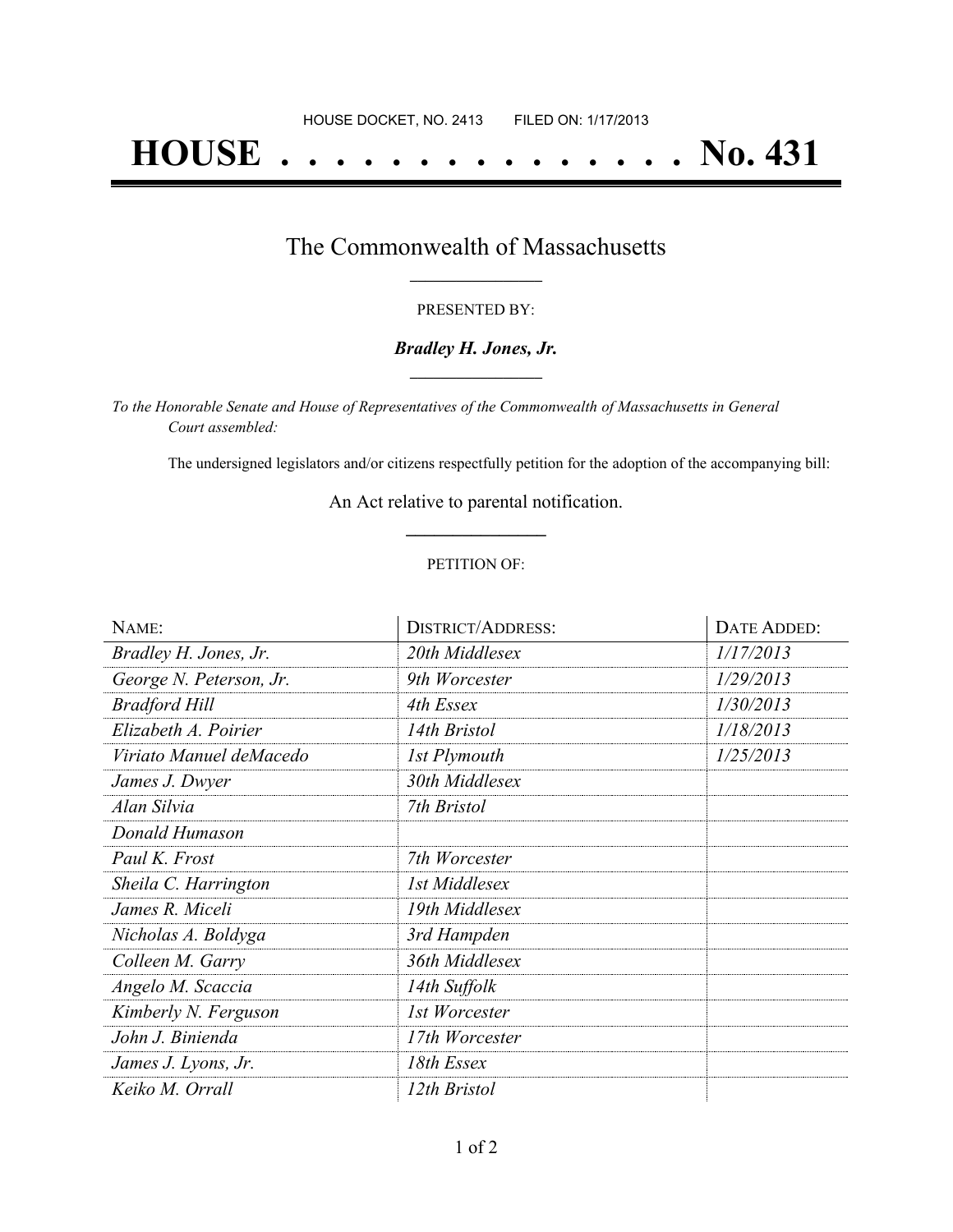| Todd M. Smola     | 1st Hampden    |  |
|-------------------|----------------|--|
| Kevin J. Kuros    | 8th Worcester  |  |
| Matthew A. Beaton | 11th Worcester |  |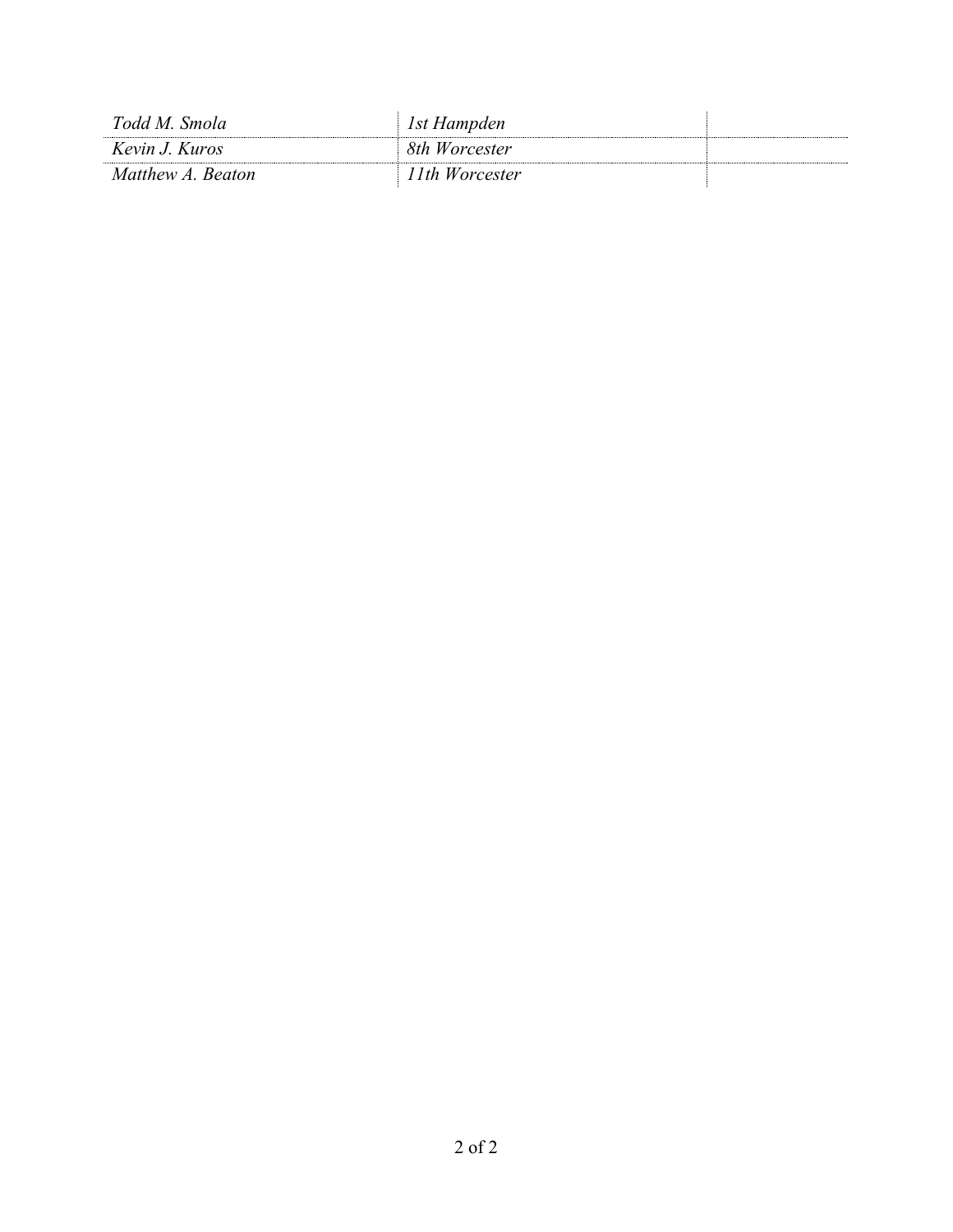## **HOUSE . . . . . . . . . . . . . . . No. 431**

By Mr. Jones of North Reading, a petition (accompanied by bill, House, No. 431) of Bradley H. Jones, Jr. and others relative to parental notification . Education.

#### [SIMILAR MATTER FILED IN PREVIOUS SESSION SEE HOUSE, NO. *1934* OF 2011-2012.]

## The Commonwealth of Massachusetts

**\_\_\_\_\_\_\_\_\_\_\_\_\_\_\_ In the Year Two Thousand Thirteen \_\_\_\_\_\_\_\_\_\_\_\_\_\_\_**

An Act relative to parental notification.

Be it enacted by the Senate and House of Representatives in General Court assembled, and by the authority *of the same, as follows:*

1 SECTION 1. Chapter 71 of the General Laws, as appearing in the 2010 Official Edition, 2 is hereby amended by striking out section 32A in its entirety and inserting in place thereof the 3 following section:-

 Section 32A. Every city, town, regional school district or vocational school district implementing or maintaining curriculum, or a school sanctioned program or activity, which primarily involves human sexual education, human sexuality issues, or sexual orientation issues shall adopt a written policy ensuring parental or legal guardian notification.

 Such curriculum programs and activities, which primarily involve human sexual education, human sexuality issues, or sexual orientation, shall be offered only in clearly identified non-mandatory elective courses in which parents or guardians may choose to enroll their children through written notification to the school, in a manner reasonably similar to other elective courses offered by the school district.

13 To the extent practicable, instruction materials and related items for said curriculum, 14 programs, and activities shall be made reasonably accessible to parents, guardians, educators, 15 school administrators, and others for inspection and review.